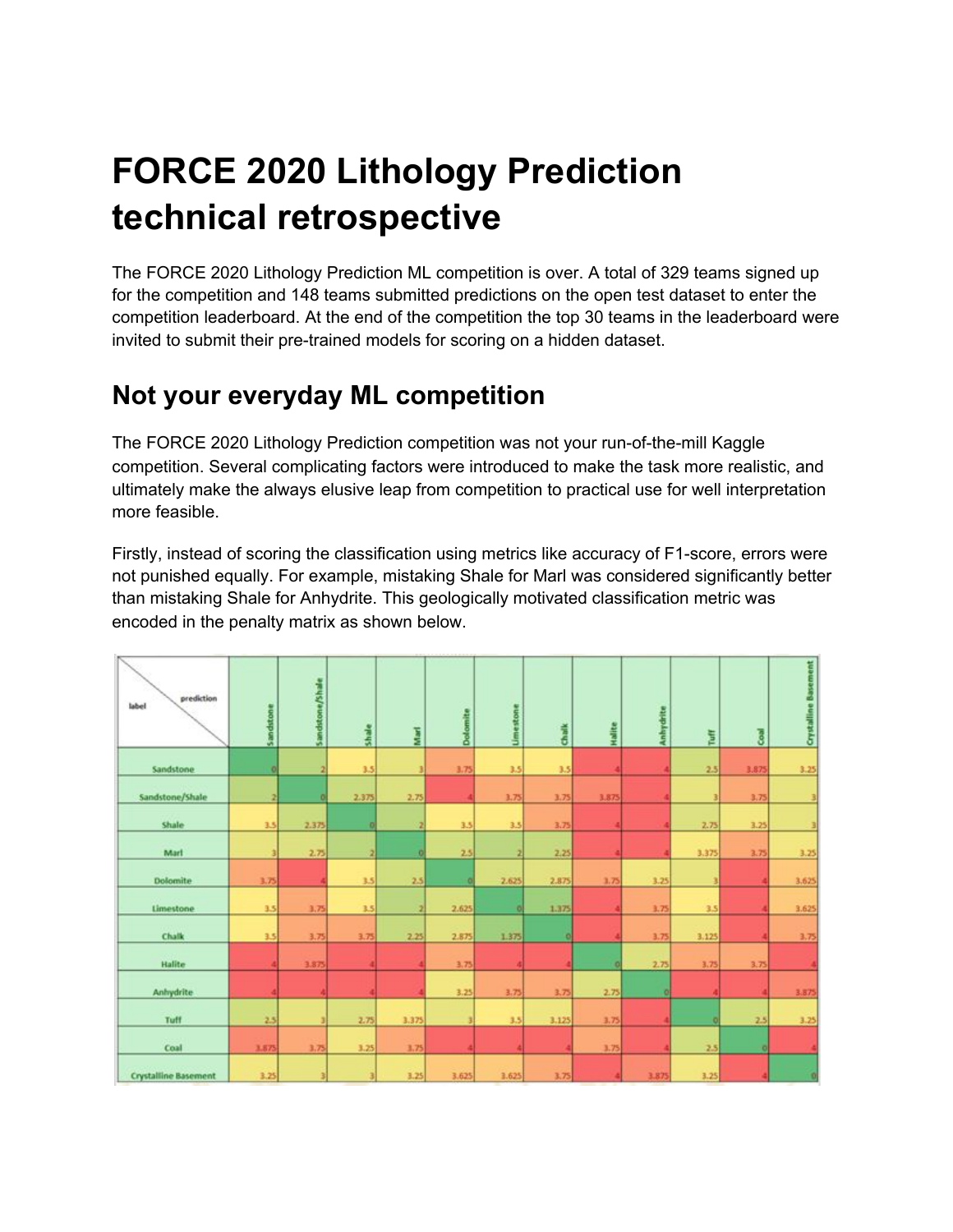There is always a danger in introducing custom and more complicated metrics of evaluation in a machine learning competition. When complexity goes up, so does the potential for abuse and unintended optimization. However, by introducing such a metric you can hope to reduce the often problematic difference between the solution of the optimization problem and what a domain expert may think is a good interpretation of a well log.

Secondly, like in real well logs, the availability and coverage of curves varied greatly from well to well. Only a small number of curves were guaranteed to be available for the training and test data. For the blind test data used in final scoring, the teams did not know the availability of curves beyond what was guaranteed. This immediately complicates the application of machine learning to the problem. Leveraging varying feature availability in an interpretation task is one of the things humans often do better and more naturally than computers. Also, real well logs have missing curves in sections or in the whole well. Curating an artificially clean dataset for this competition will have made the leap to practical application difficult, if not impossible.



## **How did the top teams solve it?**

With the competition being over, it is worth looking at how the top teams approached these challenges. After inviting the top 30 teams in the leaderboard to submit their code for final scoring, the top three teams were Olawale, GIR and Lab.ICA. The competition was extremely close, as shown in the top six teams' accuracy on the blind test data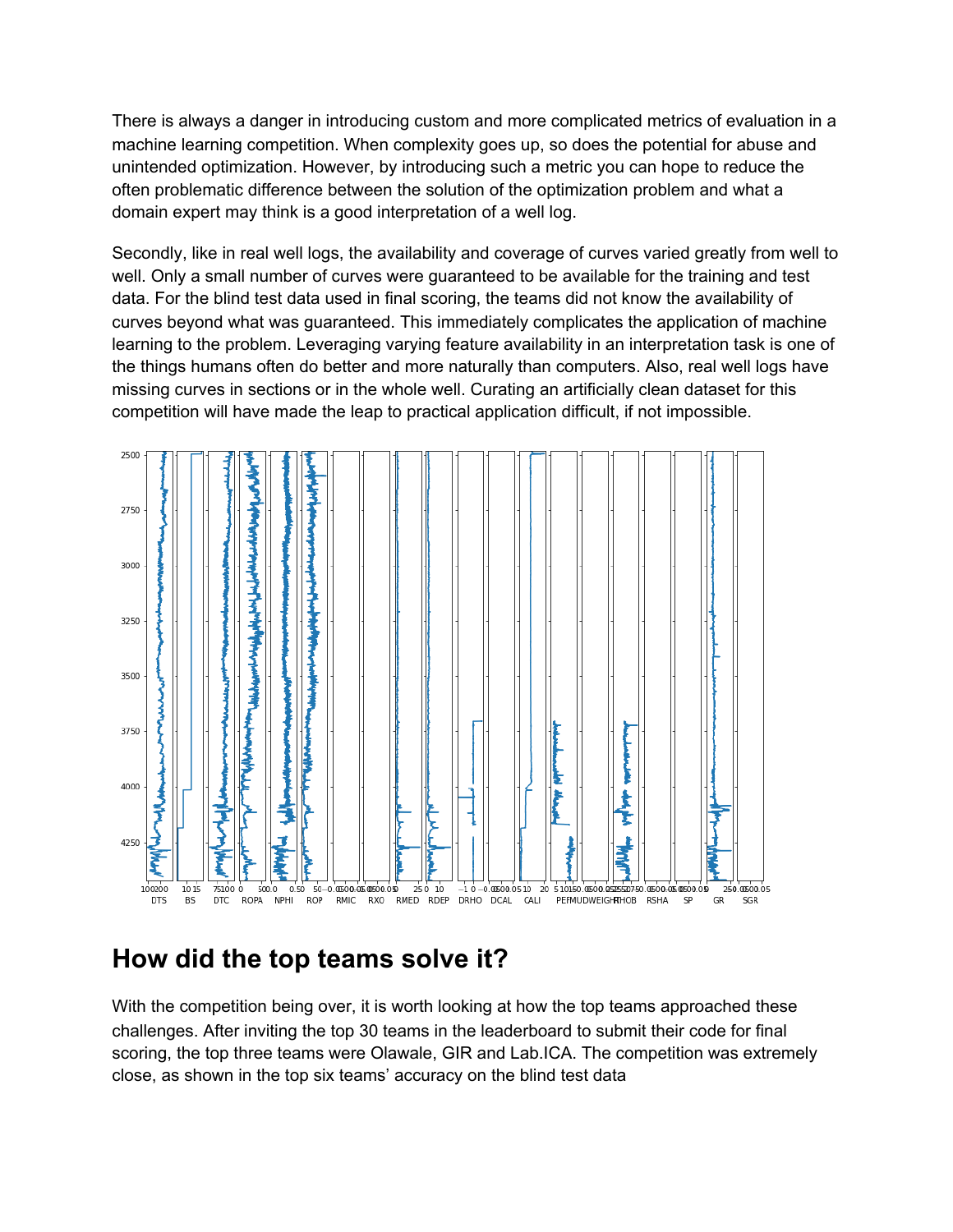

The number of wells in the blind final test data was so small (10) that it is highly likely there are other high-performing and interesting solutions out there. We will keep adding team codes to the repository, and at some point there may be a more comprehensive review, but for now let's have a look at how some of these top teams handled the complexities of the FORCE Lithology Prediction challenge.

## **OLAWALE**

Olawale uses a 10-fold stratified cross validation technique around the Kaggle favorite XGBoost algorithm (<https://xgboost.readthedocs.io/en/latest/>) to predict the lithology. The XGBoost method was also used by the GIR team, but Olawale employs more customization. XGBoost is a gradient boosting algorithm, i.e. it trains an ensemble of weak classifiers and turns it into a classifier. The cross validation scheme likely helped Olawale avoid overfitting to the leaderboard open test dataset. The effort he put into preventing overfitting seems to have paid off, as he is one of the few that saw a significant improvement in scoring on the blind test data compared to the open leaderboard score.

Olawale drops some of the rare curves such as 'SGR', 'DTS', 'RXO', 'ROPA', before running a suite of feature engineering steps including windowing and gradients. Interestingly, the winner of the competition made no effort to impute or estimate missing curve values.

Olawale did not explicitly use the custom scoring matrix when training the model and instead relied on a standard multiclass log-loss for the optimizer. The custom scoring was likely only used in model selection, hyperparameter optimization, and when choosing which curves to ignore.